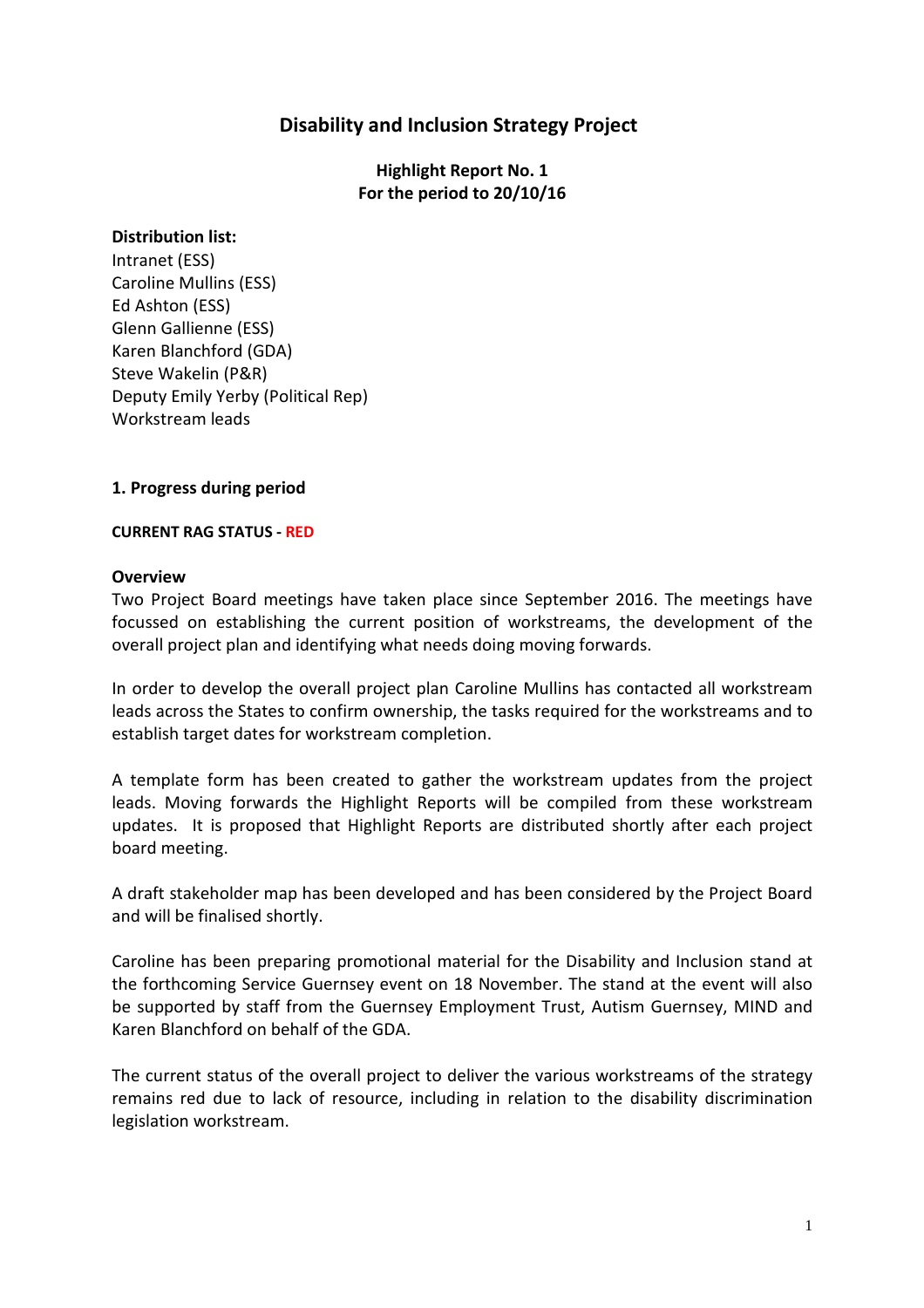# **Workstream Updates**

# **Disability Discrimination Legislation**

Members of the Project Board have met with Robert Titterington, Crown Advocate to discuss the work which had been undertaken by the Disability Legislation Group (DLG) prior to the States' reorganisation of Committee mandates earlier this year. The Project Board members concluded that it would be difficult to progress the disability discrimination legislation workstream without a dedicated policy officer with the appropriate skill set to lead on the work and produce the Policy Letter required to inform the legislative drafting.

It was agreed that a draft job description should be created for the Project Board's consideration.

# **Equality and Rights Organisation**

Ed Ashton attended an Equality Working Group meeting in September 2016 to commence discussion to identify and agree the various tasks which need to be incorporated into the overall Disability & Inclusion Strategy project plan in relation to this workstream.

#### **UN Convention**

Deputy Emily Yerby has provided the project team with background information and research material relevant to the Convention.

# **Audit of States Obligations**

Phase 1 of the audit/review of the States' readiness for future disability discrimination legislation commenced on 17 October 2016.

#### **Information and Awareness Raising**

- Signpost.gg webpage for disabled adults and carers is in progress with the aim of being launched in early 2017
- Online disability awareness training has been launched
- Guernsey Hard of Hearing Association is working with Hospital Matrons to improve services for people with a hearing loss.
- Education have provided training to the Guernsey Housing Association on Autism **Awareness**
- DisabledGo have reviewed venues in Guernsey and "access venue training" for disabled people has taken place
- The Guernsey Employment Trust has appointed an Employer Disability Advisor and work has commenced with employers
- A Dementia Friendly Guernsey group has been formed and a strategic plan has been agreed and some initial co-ordinated activities have been undertaken
- Work has commenced on improving accessibility around the Salerie car park junction. A new pedestrian crossing has been installed at La Couture and a new dropped kerb is being installed along Route D'Albecq
- The Accessible Sports Group is gathering its understanding of issues in order to encourage sports/activities for disabled people
- Education officers have implemented an Inclusion and Equality review tool in all schools and an Early Years Quality Standard Framework has been introduced.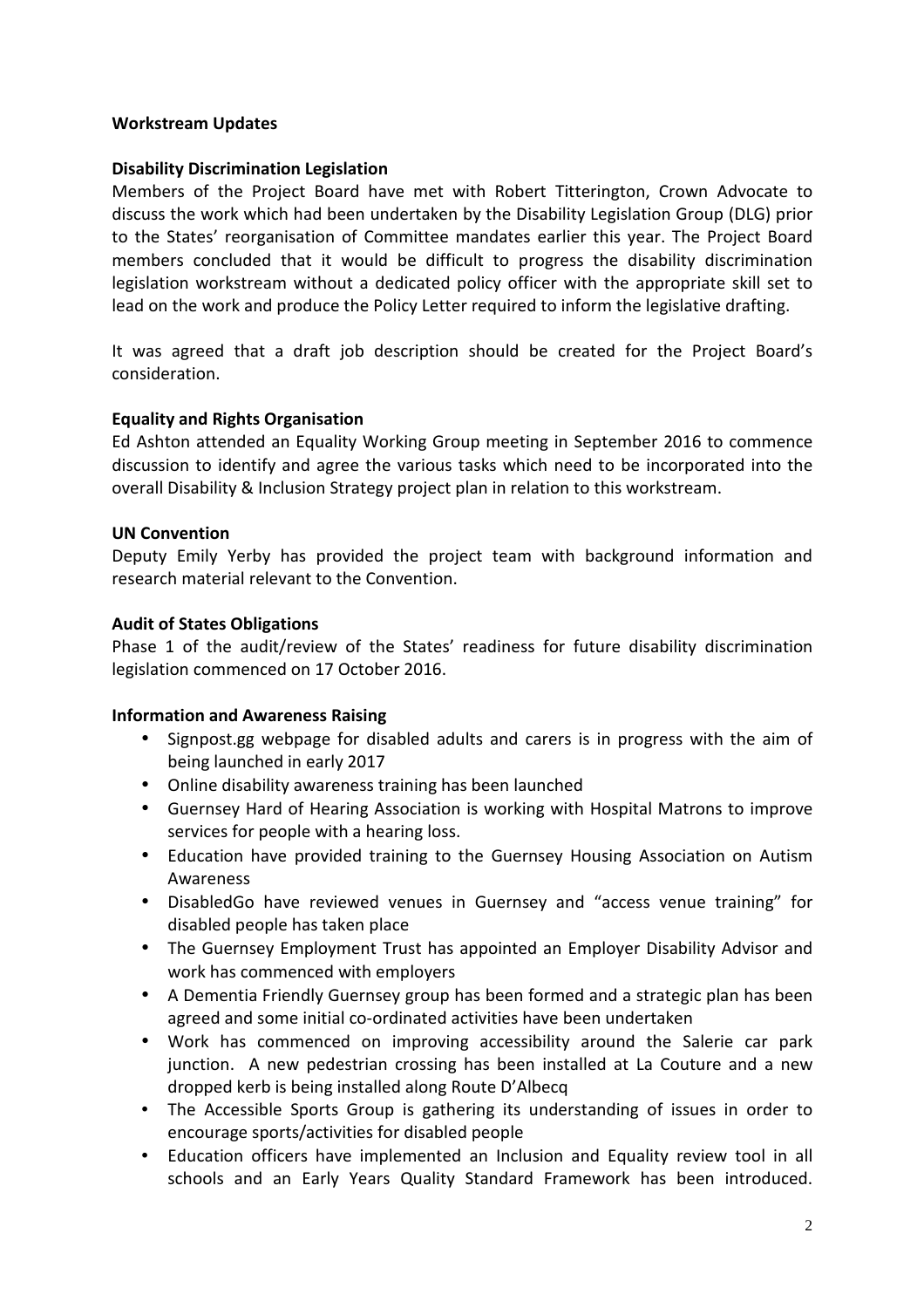Equality and Inclusion reviews are planned in all schools for Q1/2 2017. "Liberate Educate" training for teachers has taken place. A Special Educational Needs review group has been set up to revisit formal assessment processes. A GDA presentation/parent forum has taken place. The Downs Syndrome International event was supported by Education officers. A new curriculum is being developed which includes 4 core areas from the Children and Young People's Plan.

# **Actions for next period:**

- Content for Signpost.gg (disabled adults and carers information) to be written
- DisabledGo to undertake further access surveys
- Employer Disability Advisor to: research and plan 'Employers Charter' Finalise contents of the Good Practice Guide. Finalise contents of training packs for employers. Arrange training for employers
- Dementia Friendly Guernsey: agree a communications strategy and launch a pilot in St Peter's focused on the whole community
- Investigate additional dropped kerbs as part of new roadworks schemes
- GDA to provide feedback in relation to the Demand Responsive Transport scheme
- Accessible Sports group to develop a job description for a Sports Officer to lead in implementation

#### **Capacity Legislation**

Policy Letter has been approved by the States, but legislation still to be drafted.

#### **Safeguarding Policy**

Interim Adult Safeguarding Post has been appointed to, but resource may be required to make this post permanent. There have been many discussions on the Safeguarding Policy workstream, but there is currently no dedicated staff resource to move the work forward. The Safeguarding Vulnerable Adult Policy is in place and training is being delivered to professionals and there is close liaison with the hospital and community teams.

#### **Actions for next period:**

• Options paper to be presented to HSC Board in November 2016 to determine the best way forward.

#### **Framework for people with dementia**

Paul Corcoran's secondment to the workstream has now finished. Consultations with charities, carers and people with dementia have been completed. The Framework has been drafted and is at final consultation stage.

#### **Actions for next period:**

- Complete changes to Framework following initial feedback
- Agree date for Framework to be presented at HSC Board

#### **Risks:**

• Lack of staff resource to finalise Framework document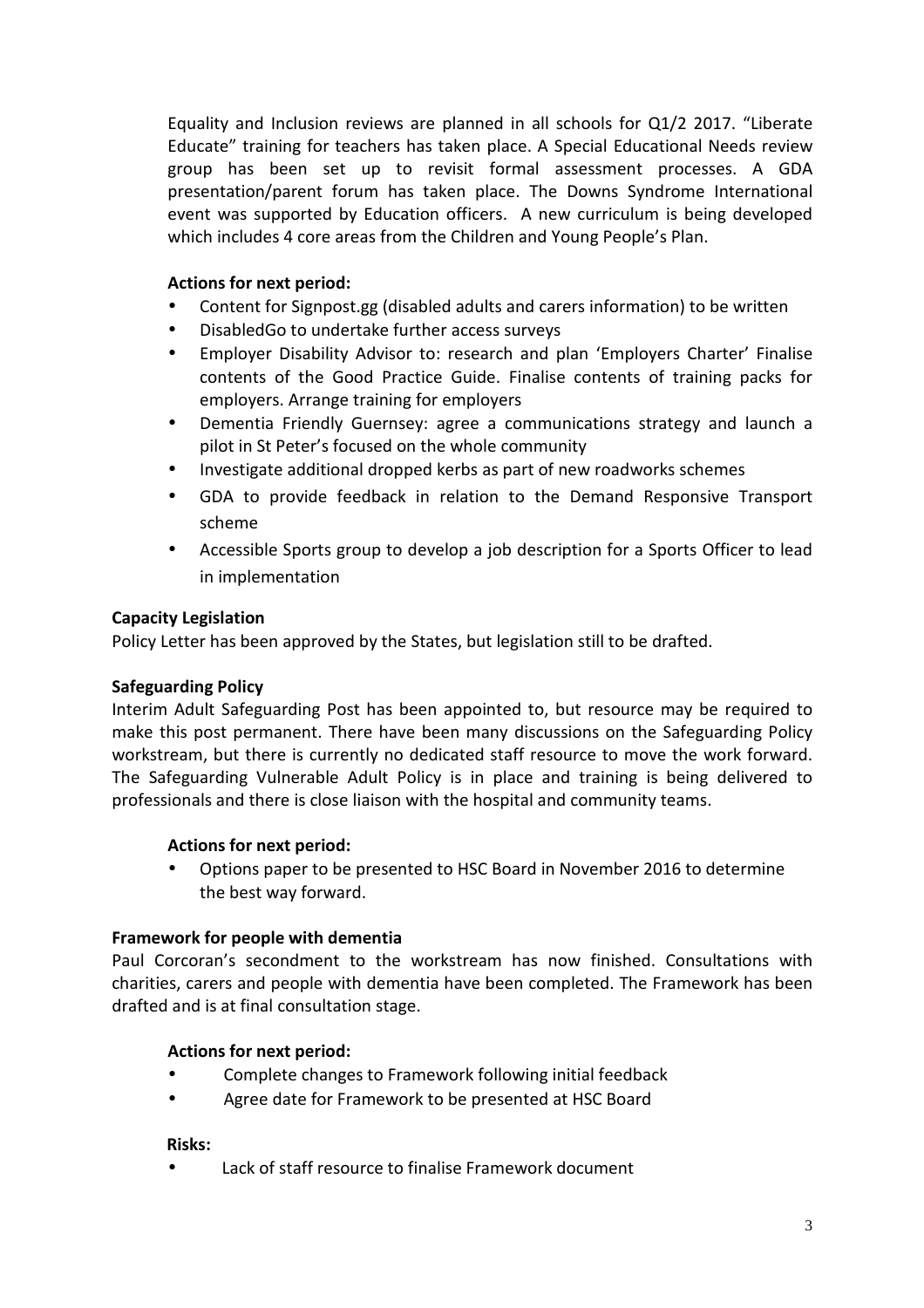# **Framework for people with Autism**

- Stakeholder consultations completed
- Framework in progress and expected to be presented to HSC Board in October/November 2016
- Guernsey Autism Partnership (GAP) to commence October 2016
- Action ongoing to negotiate diagnostic service for adults on half day once a month
- Multi Agency Support Hub (MASH) for adults agreed and in development phase

#### **Actions for next period:**

- Implement Guernsey Autism Partnership
- HSC providing access to diagnostics service for adults
- Commence work on the first 2 years of implementation as identified in the framework

#### **Risks:**

• Implementation of the framework is dependent on developments around the proposed Autism new build. No resources have been identified to support the project. Professionals are providing some support alongside clinical roles.

#### **Framework for people with Communication Difficulties**

No work has started on this Framework as yet due to lack of staff resource.

# **Framework for people with Learning Difficulties**

No work has started on this Framework as yet due to lack of staff resource.

#### **New Costs**

A new cost this period related to the production and printing of a flyer to promote the Disability Awareness online training at roughly £400 and a one year licence fee for the product at a cost of £1,250. The project team is promoting the online training across the States and within the community. Access Audit Training one off cost £650. No other new costs have been incurred during the period.

#### **Resources**

Lack of staff resource remains an issue across many of the project's workstreams and this is a matter which the Project Board will focus on very closely during the next period.

#### **Project Governance**

There have been no changes to the project governance, but the Project Board is considering how the topic of equality can be appropriately reflected within the overall programme of change.

The Project Board has agreed to meet at roughly 6 weekly intervals. In addition to the project plan a risk register has been set up and a communication plan will be developed once the Project Board has approved the stakeholder map.